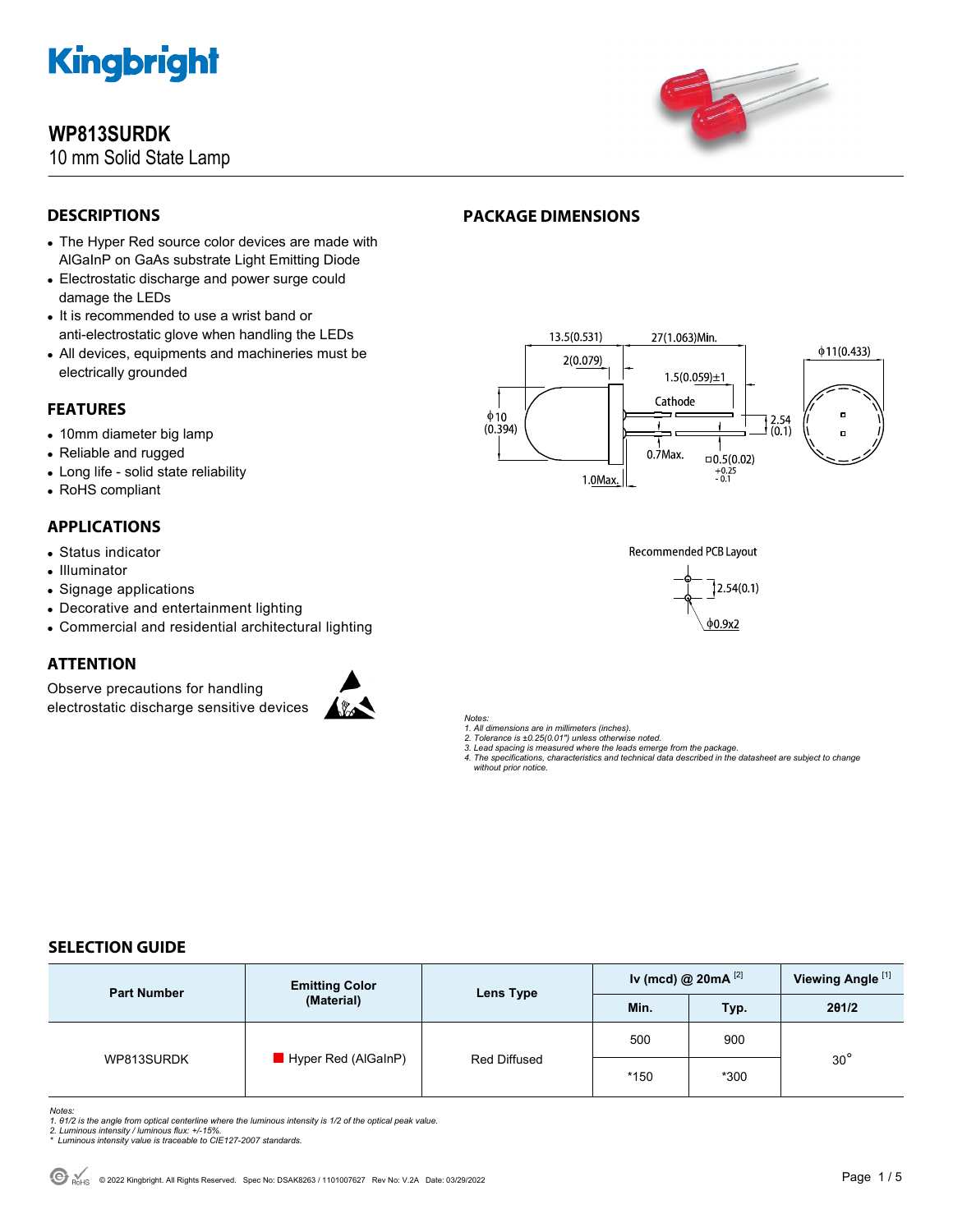## **ELECTRICAL / OPTICAL CHARACTERISTICS at T<sub>A</sub>=25°C**

| <b>Parameter</b>                                         | Symbol                     |                       | Value                    |                          |             |
|----------------------------------------------------------|----------------------------|-----------------------|--------------------------|--------------------------|-------------|
|                                                          |                            | <b>Emitting Color</b> | Typ.                     | Max.                     | <b>Unit</b> |
| Wavelength at Peak Emission $I_F$ = 20mA                 | $\Lambda_{\rm peak}$       | Hyper Red             | 645                      | $\overline{\phantom{a}}$ | nm          |
| Dominant Wavelength $I_F = 20 \text{mA}$                 | $\lambda_{\text{dom}}$ [1] | Hyper Red             | 630                      | $\overline{\phantom{a}}$ | nm          |
| Spectral Bandwidth at 50% $\Phi$ REL MAX<br>$I_F = 20mA$ | Δλ                         | Hyper Red             | 28                       | $\overline{\phantom{a}}$ | nm          |
| Capacitance                                              | C                          | Hyper Red             | 35                       | $\overline{\phantom{a}}$ | pF          |
| Forward Voltage $I_F$ = 20mA                             | $V_F$ <sup>[2]</sup>       | Hyper Red             | 1.95                     | 2.5                      | ٧           |
| Reverse Current ( $V_R$ = 5V)                            | l <sub>R</sub>             | Hyper Red             | $\overline{\phantom{0}}$ | 10                       | μA          |

*Notes:* 

*1. The dominant wavelength (*λ*d) above is the setup value of the sorting machine. (Tolerance* λ*d : ±1nm. )* 

2. Forward voltage: ±0.1V.<br>3. Wavelength value is traceable to CIE127-2007 standards.<br>4. Excess driving current and / or operating temperature higher than recommended conditions may result in severe light degradation or pr

## **ABSOLUTE MAXIMUM RATINGS at T<sub>A</sub>=25°C**

| <b>Parameter</b>                        | Symbol                   | Value               | <b>Unit</b> |  |
|-----------------------------------------|--------------------------|---------------------|-------------|--|
| Power Dissipation                       | $P_D$                    | 75                  | mW          |  |
| Reverse Voltage                         | $V_R$                    | 5                   | $\vee$      |  |
| Junction Temperature                    | $T_j$                    | 115                 | $^{\circ}C$ |  |
| <b>Operating Temperature</b>            | $T_{op}$                 | $-40$ To $+85$      | $^{\circ}C$ |  |
| Storage Temperature                     | $T_{\text{stg}}$         | $-40$ To $+85$      | $^{\circ}C$ |  |
| DC Forward Current                      | IF.                      | 30                  | mA          |  |
| Peak Forward Current                    | $I_{FM}$ <sup>[1]</sup>  | 185                 | mA          |  |
| Electrostatic Discharge Threshold (HBM) | $\overline{\phantom{0}}$ | 3000                | $\vee$      |  |
| Lead Solder Temperature <sup>[2]</sup>  |                          | 260°C For 3 Seconds |             |  |
| Lead Solder Temperature <sup>[3]</sup>  |                          | 260°C For 5 Seconds |             |  |

*Notes:* 

1. 1/10 Duty Cycle, 0.1ms Pulse Width.<br>2. 2mm below package base.<br>3. 5mm below package base.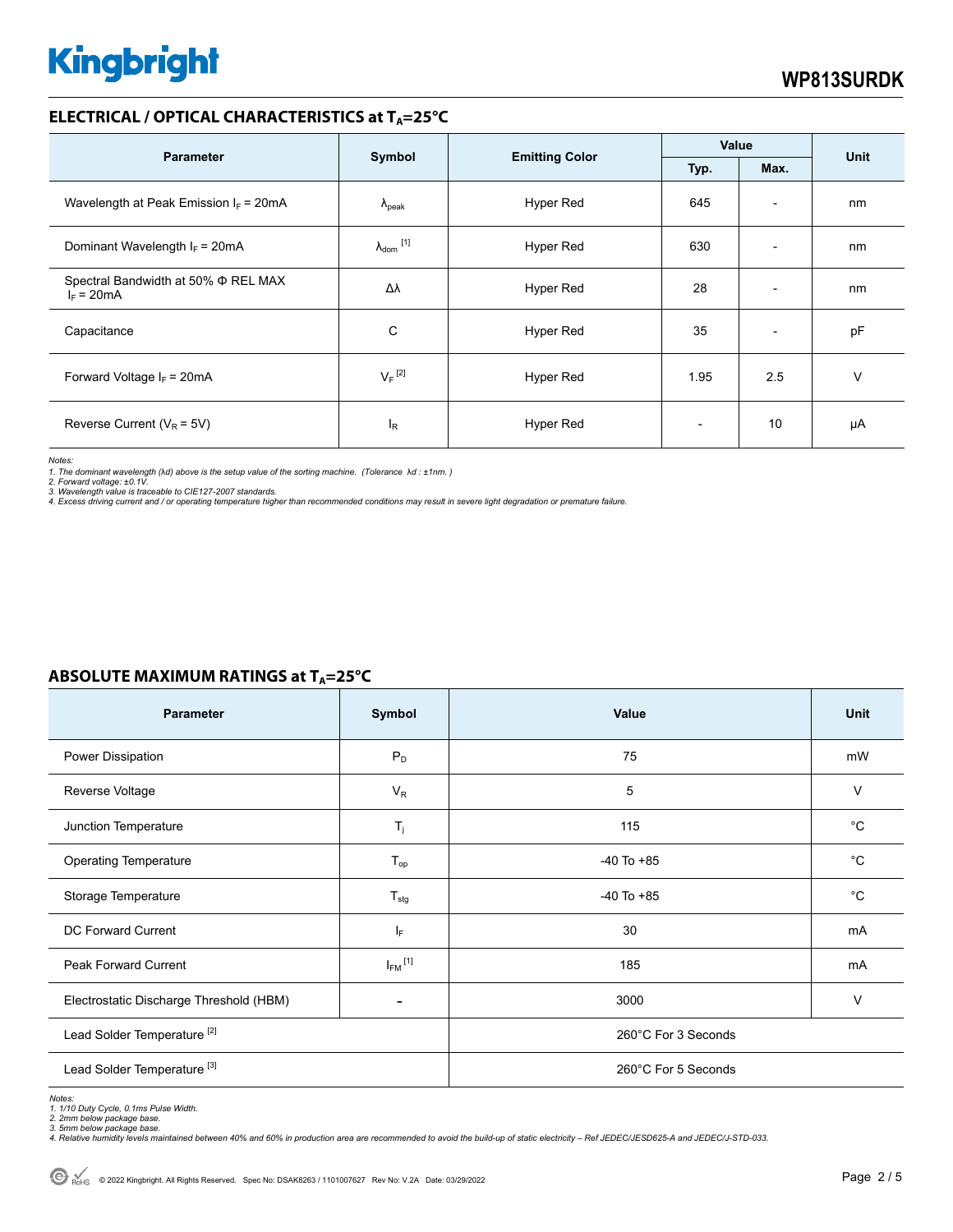## **WP813SURDK**

## **TECHNICAL DATA**



### **SPATIAL DISTRIBUTION**





#### **HYPER RED**







#### **RECOMMENDED WAVE SOLDERING PROFILE**



0.0 0.5 1.0 1.5 2.0 2.5

 $T_a = 25 °C$ 

**Luminous Intensity vs. Forward Current**

0 10 20 30 40 50

Forward current (mA)

#### *Notes:*

*1. Recommend pre-heat temperature of 105°C or less (as measured with a thermocouple attached to the LED pins) prior to immersion in the solder wave with a maximum solder bath temperature of 260°C* 

2. Peak wave soldering temperature between 245°C ~ 255°C for 3 sec (5 sec max).<br>3. Do not apply stress to the epoxy resin while the temperature is above 85°C.<br>4. Fixtures should not incur stress on the component when mount

*5. SAC 305 solder alloy is recommended. 6. No more than one wave soldering pass.*

#### **PACKING & LABEL SPECIFICATIONS**  Outside Label Label Kingbright Kingbright 200pcs / Bag 4K / Box 8K / Box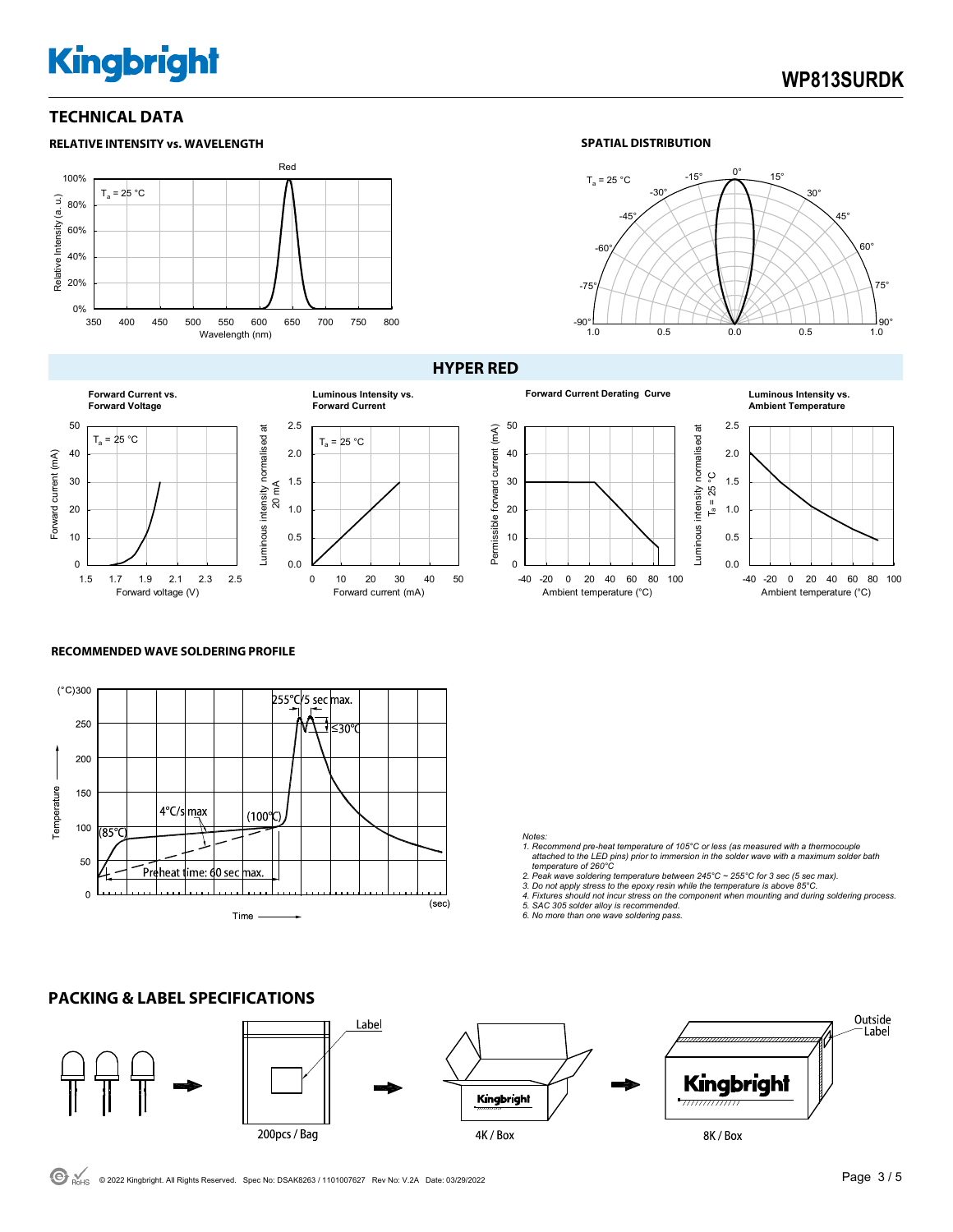

## **PRECAUTIONS**

### **Storage conditions**

- 1. Avoid continued exposure to the condensing moisture environment and keep the product away from rapid transitions in ambient temperature.
- 2. LEDs should be stored with temperature  $\leq 30^{\circ}$ C and relative humidity < 60%.
- 3. Product in the original sealed package is recommended to be assembled within 72 hours of opening. Product in opened package for more than a week should be baked for 30 (+10/-0) hours at 85  $\sim$  100°C.

### **LED Mounting Method**

FD.

 $(Fig. 1)$ 

Space

 $(Fig. 2)$ 

1. The lead pitch of the LED must match the pitch of the mounting holes on the PCB during component placement. Lead-forming may be required to insure the lead pitch matches the hole pitch. Refer to the figure below for proper lead forming procedures. *Note 1-3: Do not route PCB trace in the contact area between the* 

*leadframe and the PCB to prevent short-circuits.* 



2. When soldering wires to the LED, each wire joint should be separately insulated with heat-shrink tube to prevent short-circuit contact. Do not bundle both wires in one heat shrink tube to avoid pinching the LED leads. Pinching stress on the LED leads may damage the internal structures and cause failure.



- 3. Use stand-offs *(Fig.1)* or spacers *(Fig.2)* to securely position the LED above the PCB. .ED
	- 4. Maintain a minimum of 3mm clearance between the base of the LED lens and the first lead bend *(Fig. 3 ,Fig. 4).*
	- 5. During lead forming, use tools or jigs to hold the leads securely so that the bending force will not be transmitted to the LED lens and its internal structures. Do not perform lead forming once the component has been mounted onto the PCB. *(Fig. 5 )*